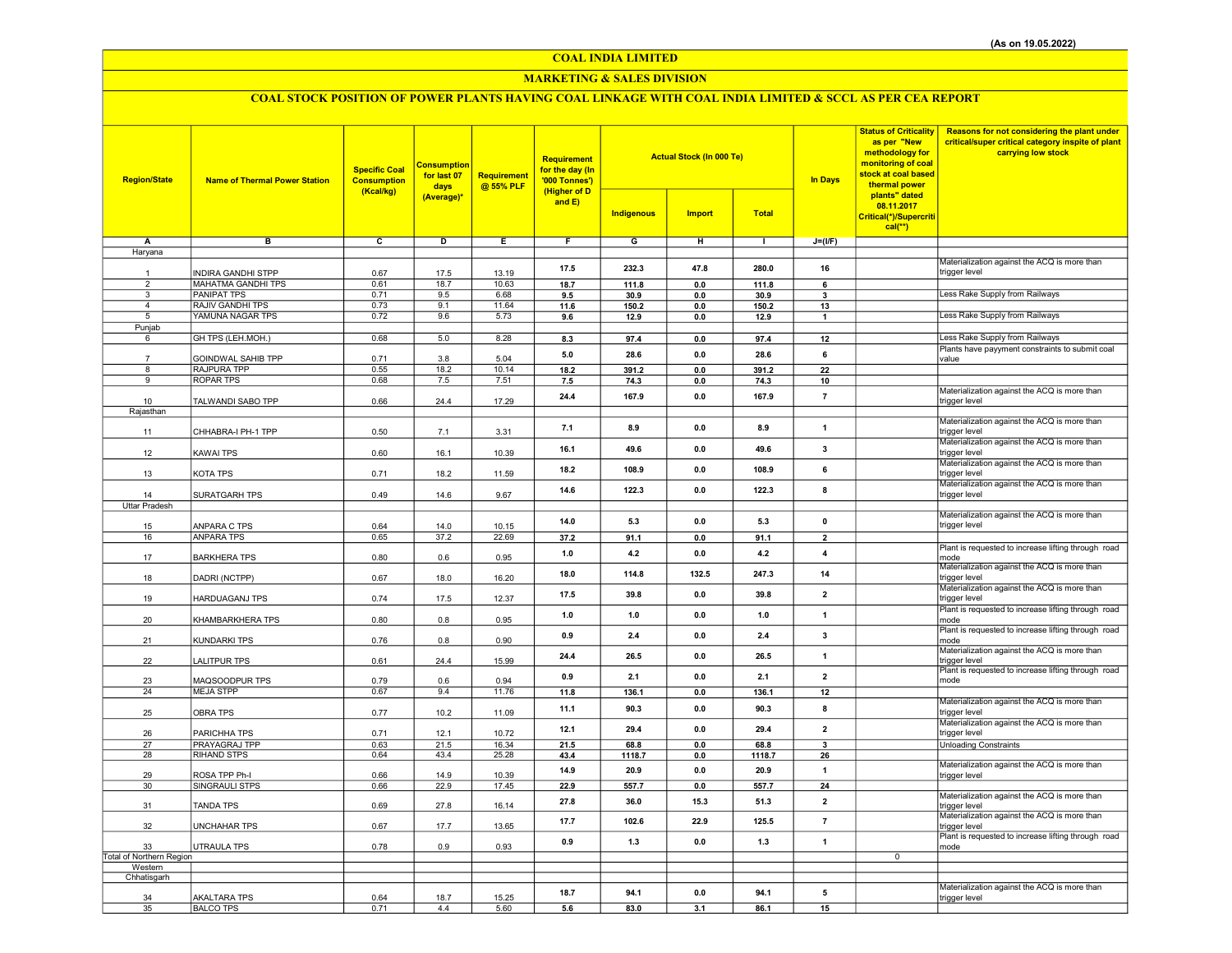#### COAL INDIA LIMITED

## MARKETING & SALES DIVISION

## COAL STOCK POSITION OF POWER PLANTS HAVING COAL LINKAGE WITH COAL INDIA LIMITED & SCCL AS PER CEA REPORT

| <b>Region/State</b> | <b>Name of Thermal Power Station</b>       | <b>Specific Coal</b><br><b>Consumption</b><br>(Kcal/kg) | <b>Consumption</b><br>for last 07<br>days<br>(Average)* | <b>Requirement</b><br>@ 55% PLF | <b>Requirement</b><br>for the day (In<br>'000 Tonnes')<br>(Higher of D<br>and E) | <b>Indigenous</b> | <b>Actual Stock (In 000 Te)</b><br><b>Import</b> | <b>Total</b>  | <b>In Days</b>          | <b>Status of Criticality</b><br>as per "New<br>methodology for<br>monitoring of coal<br>stock at coal based<br>thermal power<br>plants" dated<br>08.11.2017<br>Critical(*)/Supercriti<br>$cal$ (**) | Reasons for not considering the plant under<br>critical/super critical category inspite of plant<br>carrying low stock |
|---------------------|--------------------------------------------|---------------------------------------------------------|---------------------------------------------------------|---------------------------------|----------------------------------------------------------------------------------|-------------------|--------------------------------------------------|---------------|-------------------------|-----------------------------------------------------------------------------------------------------------------------------------------------------------------------------------------------------|------------------------------------------------------------------------------------------------------------------------|
| А                   | в                                          | $\overline{c}$                                          | D                                                       | Е.                              | F.                                                                               | G                 | н                                                | л.            | $J=(I/F)$               |                                                                                                                                                                                                     |                                                                                                                        |
|                     |                                            |                                                         |                                                         |                                 |                                                                                  |                   |                                                  |               |                         |                                                                                                                                                                                                     | Materialization against the ACQ is more than                                                                           |
| 36                  | <b>BANDAKHAR TPP</b>                       | 0.71                                                    | 2.4                                                     | 2.81                            | 2.8                                                                              | 26.5              | 0.0                                              | 26.5          | 9                       |                                                                                                                                                                                                     | trigger level                                                                                                          |
| 37                  | <b>BARADARHA TPS</b>                       | 0.77                                                    | 19.5                                                    | 12.25                           | 19.5                                                                             | 168.5             | 0.0                                              | 168.5         | 9                       |                                                                                                                                                                                                     |                                                                                                                        |
| 38                  | <b>BHILAI TPS</b>                          | 0.76                                                    | 8.4                                                     | 5.01                            | 8.4                                                                              | 80.1              | 0.0                                              | 80.1          | 10                      |                                                                                                                                                                                                     |                                                                                                                        |
| 39                  | <b>BINJKOTE TPP</b>                        | 0.75                                                    | 0.0                                                     | 5.95                            | 6.0                                                                              | 25.1              | 0.0                                              | 25.1          | $\overline{4}$          |                                                                                                                                                                                                     | Materialization against the ACQ is more than<br>trigger level                                                          |
| 40                  | <b>DSPM TPS</b>                            | 0.69                                                    | 7.5                                                     | 4.56                            | 7.5                                                                              | 12.0              | 0.0                                              | 12.0          | $\overline{2}$          |                                                                                                                                                                                                     |                                                                                                                        |
| 41                  | <b>KORBA STPS</b>                          | 0.67                                                    | 43.9                                                    | 22.94                           | 43.9                                                                             | 439.4             | 0.0                                              | 439.4         | 10                      |                                                                                                                                                                                                     |                                                                                                                        |
| 42                  | KORBA-WEST TPS                             | 0.78                                                    | 17.4                                                    | 13.79                           | 17.4                                                                             | 212.1             | 0.0                                              | 212.1         | 12                      |                                                                                                                                                                                                     |                                                                                                                        |
| 43                  | LARA TPP                                   | 0.66                                                    | 22.2                                                    | 13.92                           | 22.2                                                                             | 257.8             | 0.0                                              | 257.8         | 12                      |                                                                                                                                                                                                     |                                                                                                                        |
|                     |                                            |                                                         |                                                         |                                 | 6.3                                                                              | 20.9              | 0.0                                              | 20.9          | 3                       |                                                                                                                                                                                                     | Materialization against the ACQ is more than                                                                           |
| 44                  | NAWAPARA TPP                               | 0.79                                                    | 3.7                                                     | 6.28                            |                                                                                  |                   |                                                  |               |                         |                                                                                                                                                                                                     | trigger level                                                                                                          |
| 45                  | PATHADI TPP                                | 0.65                                                    | 5.9                                                     | 5.18                            | 5.9                                                                              | 51.7              | 0.0                                              | 51.7          | 9                       |                                                                                                                                                                                                     | Supply restricted considering high stock at their<br>end                                                               |
| 46                  | SIPAT STPS                                 | 0.68                                                    | 36.2                                                    | 26.62                           | 36.2                                                                             | 442.0             | 0.0                                              | 442.0         | 12                      |                                                                                                                                                                                                     |                                                                                                                        |
|                     |                                            |                                                         |                                                         |                                 |                                                                                  |                   |                                                  |               |                         |                                                                                                                                                                                                     | Materialization against the ACQ is more than                                                                           |
| 47                  | TAMNAR TPP                                 | 0.84                                                    | 28.5                                                    | 26.52                           | 28.5                                                                             | 131.6             | 0.0                                              | 131.6         | 5                       |                                                                                                                                                                                                     | trigger level                                                                                                          |
|                     |                                            |                                                         |                                                         |                                 | 17.7                                                                             | 52.8              | 0.0                                              | 52.8          | $\overline{\mathbf{3}}$ |                                                                                                                                                                                                     | Materialization against the ACQ is more than                                                                           |
| 48                  | <b>UCHPINDA TPP</b>                        | 0.75                                                    | 17.7                                                    | 14.22                           |                                                                                  |                   |                                                  |               |                         |                                                                                                                                                                                                     | trigger level                                                                                                          |
| Gujarat             |                                            |                                                         |                                                         |                                 |                                                                                  |                   |                                                  |               |                         |                                                                                                                                                                                                     | Materialization against the ACQ is more than                                                                           |
| 49                  | <b>GANDHI NAGAR TPS</b>                    | 0.69                                                    | 7.5                                                     | 5.71                            | 7.5                                                                              | 25.4              | 0.0                                              | 25.4          | $\mathbf{3}$            |                                                                                                                                                                                                     | trigger level                                                                                                          |
| 50                  | SABARMATI (D-F STATIONS)                   | 0.57                                                    | 4.5                                                     | 2.74                            | 4.5                                                                              | 16.0              | 70.0                                             | 86.0          | #REF!                   |                                                                                                                                                                                                     |                                                                                                                        |
|                     |                                            |                                                         |                                                         |                                 |                                                                                  |                   |                                                  |               |                         |                                                                                                                                                                                                     | Materialization against the ACQ is more than                                                                           |
| 51                  | UKAI TPS                                   | 0.67                                                    | 12.5                                                    | 9.85                            | 12.5                                                                             | 24.7              | 0.0                                              | 24.7          | $\overline{2}$          |                                                                                                                                                                                                     | trigger level                                                                                                          |
|                     |                                            |                                                         |                                                         |                                 | 26.0                                                                             | 162.5             | 0.0                                              | 162.5         | 6                       |                                                                                                                                                                                                     | Materialization against the ACQ is more than                                                                           |
| 52                  | <b>WANAKBORI TPS</b>                       | 0.67                                                    | 26.0                                                    | 20.22                           |                                                                                  |                   |                                                  |               |                         |                                                                                                                                                                                                     | trigger level                                                                                                          |
| Madhya Pradesh      |                                            |                                                         |                                                         |                                 |                                                                                  |                   |                                                  |               |                         |                                                                                                                                                                                                     |                                                                                                                        |
| 53<br>54            | AMARKANTAK EXT TPS<br><b>ANUPPUR TPP</b>   | 0.65<br>0.65                                            | 3.0<br>17.2                                             | 1.80<br>10.31                   | 3.0                                                                              | 52.0<br>73.3      | 0.0                                              | 52.0          | 17<br>$\overline{4}$    |                                                                                                                                                                                                     |                                                                                                                        |
|                     |                                            |                                                         |                                                         |                                 | 17.2                                                                             |                   | 0.0                                              | 73.3          |                         |                                                                                                                                                                                                     | Materialization against the ACQ is more than                                                                           |
| 55                  | <b>BINA TPS</b>                            | 0.74                                                    | 7.2                                                     | 4.88                            | 7.2                                                                              | 38.0              | 0.0                                              | 38.0          | 5                       |                                                                                                                                                                                                     | trigger level                                                                                                          |
|                     |                                            |                                                         |                                                         |                                 | 20.1                                                                             | 39.1              | 65.9                                             | 105.0         | 5                       |                                                                                                                                                                                                     | Materialization against the ACQ is more than                                                                           |
| 56                  | GADARWARA TPP                              | 0.66                                                    | 20.1                                                    | 13.93                           |                                                                                  |                   |                                                  |               |                         |                                                                                                                                                                                                     | trigger level                                                                                                          |
|                     |                                            |                                                         |                                                         |                                 | 16.1                                                                             | 65.3              | 94.4                                             | 159.7         | 10                      |                                                                                                                                                                                                     | Materialization against the ACQ is more than                                                                           |
| 57<br>58            | KHARGONE STPP<br>SANJAY GANDHI TPS         | 0.60<br>0.82                                            | 16.1<br>15.5                                            | 10.45<br>14.57                  |                                                                                  |                   |                                                  |               |                         |                                                                                                                                                                                                     | trigger level<br>Non payment of dues                                                                                   |
| 59                  | SATPURA TPS                                | 0.67                                                    | 7.4                                                     | 11.79                           | 15.5<br>11.8                                                                     | 37.7<br>56.0      | 0.0<br>0.0                                       | 37.7<br>56.0  | $\overline{2}$<br>5     |                                                                                                                                                                                                     | Non Payment of Dues                                                                                                    |
|                     |                                            |                                                         |                                                         |                                 |                                                                                  |                   |                                                  |               |                         |                                                                                                                                                                                                     | Materialization against the ACQ is more than                                                                           |
| 60                  | <b>SEIONI TPP</b>                          | 0.64                                                    | 8.0                                                     | 5.06                            | 8.0                                                                              | 30.2              | 0.0                                              | 30.2          | $\overline{4}$          |                                                                                                                                                                                                     | trigger level                                                                                                          |
| 61                  | SHREE SINGAJI TPP                          | 0.71                                                    | 32.6                                                    | 23.50                           | 32.6                                                                             | 153.3             | 0.0                                              | 153.3         | 5                       |                                                                                                                                                                                                     | Non Payment of Dues                                                                                                    |
| 62                  | VINDHYACHAL STPS                           | 0.69                                                    | 65.9                                                    | 43.60                           | 65.9                                                                             | 1568.9            | 0.0                                              | 1568.9        | 24                      |                                                                                                                                                                                                     |                                                                                                                        |
| Maharashtra         |                                            |                                                         |                                                         |                                 |                                                                                  |                   |                                                  |               |                         |                                                                                                                                                                                                     |                                                                                                                        |
|                     |                                            |                                                         |                                                         |                                 | 15.0                                                                             | 27.3              | 0.0                                              | 27.3          | $\overline{2}$          |                                                                                                                                                                                                     | Materialization against the ACQ is more than                                                                           |
| 63                  | AMRAVATI TPS                               | 0.62                                                    | 15.0                                                    | 11.07                           |                                                                                  |                   |                                                  |               |                         |                                                                                                                                                                                                     | trigger level<br>Non payment of dues                                                                                   |
| 64<br>65            | <b>BHUSAWAL TPS</b><br><b>BUTIBORI TPP</b> | 0.72<br>0.67                                            | 18.9<br>0.0                                             | 11.44<br>5.31                   | 18.9                                                                             | 35.1<br>59.7      | 0.0                                              | 35.1          | $\overline{2}$          |                                                                                                                                                                                                     |                                                                                                                        |
| 66                  | CHANDRAPUR(MAHARASHTRA) STPS               | 0.78                                                    | 41.8                                                    | 30.17                           | 5.3<br>41.8                                                                      | 280.1             | 0.0<br>0.0                                       | 59.7<br>280.1 | 11<br>$\overline{7}$    |                                                                                                                                                                                                     | Non payment of dues                                                                                                    |
|                     |                                            |                                                         |                                                         |                                 |                                                                                  |                   |                                                  |               |                         |                                                                                                                                                                                                     | Materialization against the ACQ is more than                                                                           |
| 67                  | <b>DAHANU TPS</b>                          | 0.62                                                    | 6.7                                                     | 4.09                            | 6.7                                                                              | 2.9               | 0.2                                              | 3.0           | $\pmb{0}$               |                                                                                                                                                                                                     | trigger level                                                                                                          |
|                     |                                            |                                                         |                                                         |                                 | 6.9                                                                              | 69.2              | 0.0                                              | 69.2          | 10                      |                                                                                                                                                                                                     | Materialization against the ACQ is more than                                                                           |
| 68                  | DHARIWAL TPP                               | 0.67                                                    | 6.9                                                     | 5.34                            |                                                                                  |                   |                                                  |               |                         |                                                                                                                                                                                                     | trigger level                                                                                                          |
| 69                  | GMR WARORA TPS                             | 0.67                                                    | 8.1                                                     | 5.29                            | 8.1                                                                              | 70.3              | 0.0                                              | 70.3          | 9                       |                                                                                                                                                                                                     | Materialization against the ACQ is more than<br>trigger level                                                          |
|                     |                                            |                                                         |                                                         |                                 |                                                                                  |                   |                                                  |               |                         |                                                                                                                                                                                                     | Materialization against the ACQ is more than                                                                           |
| 70                  | KHAPARKHEDA TPS                            | 0.89                                                    | 20.5                                                    | 15.72                           | 20.5                                                                             | 103.4             | 0.0                                              | 103.4         | 5                       |                                                                                                                                                                                                     | trigger level                                                                                                          |
| 71                  | KORADI TPS                                 | 0.76                                                    | 29.0                                                    | 22.08                           | 29.0                                                                             | 70.0              | 0.0                                              | 70.0          | $\mathbf{2}$            |                                                                                                                                                                                                     | Non payment of dues                                                                                                    |
|                     |                                            |                                                         |                                                         |                                 | 30.0                                                                             | 49.1              | 45.3                                             | 94.3          | $\mathbf{3}$            |                                                                                                                                                                                                     | Materialization against the ACQ is more than                                                                           |
| 72                  | MAUDA TPS                                  | 0.70                                                    | 30.0                                                    | 21.29                           |                                                                                  |                   |                                                  |               |                         |                                                                                                                                                                                                     | trigger level                                                                                                          |
| 73                  | <b>NASIK TPS</b>                           | 0.81                                                    | 9.6                                                     | 6.72                            | 9.6                                                                              | 12.0              | 0.0                                              | 12.0          | $\mathbf{1}$            |                                                                                                                                                                                                     | Non payment of dues                                                                                                    |
| 74                  | <b>PARAS TPS</b>                           | 0.74                                                    | 7.4                                                     | 4.90                            | 7.4                                                                              | 86.7              | 0.0                                              | 86.7          | 12                      |                                                                                                                                                                                                     | Non payment of dues                                                                                                    |
| 75                  | PARLITPS                                   | 0.67                                                    | 7.9                                                     | 6.65                            | 7.9                                                                              | 109.9             | 0.0                                              | 109.9         | 14                      |                                                                                                                                                                                                     | Non payment of dues                                                                                                    |
|                     | <b>SOLAPUR STPS</b>                        |                                                         |                                                         |                                 | 14.6                                                                             | 43.3              | 0.0                                              | 43.3          | $\mathbf{3}$            |                                                                                                                                                                                                     | Materialization against the ACQ is more than                                                                           |
| 76                  |                                            | 0.56                                                    | 14.6                                                    | 9.73                            |                                                                                  |                   |                                                  |               |                         |                                                                                                                                                                                                     | trigger level<br>Materialization against the ACQ is more than                                                          |
| 77                  | <b>TIRORA TPS</b>                          | 0.66                                                    | 40.8                                                    | 28.73                           | 40.8                                                                             | 191.0             | 0.0                                              | 191.0         | 5                       |                                                                                                                                                                                                     | trigger level                                                                                                          |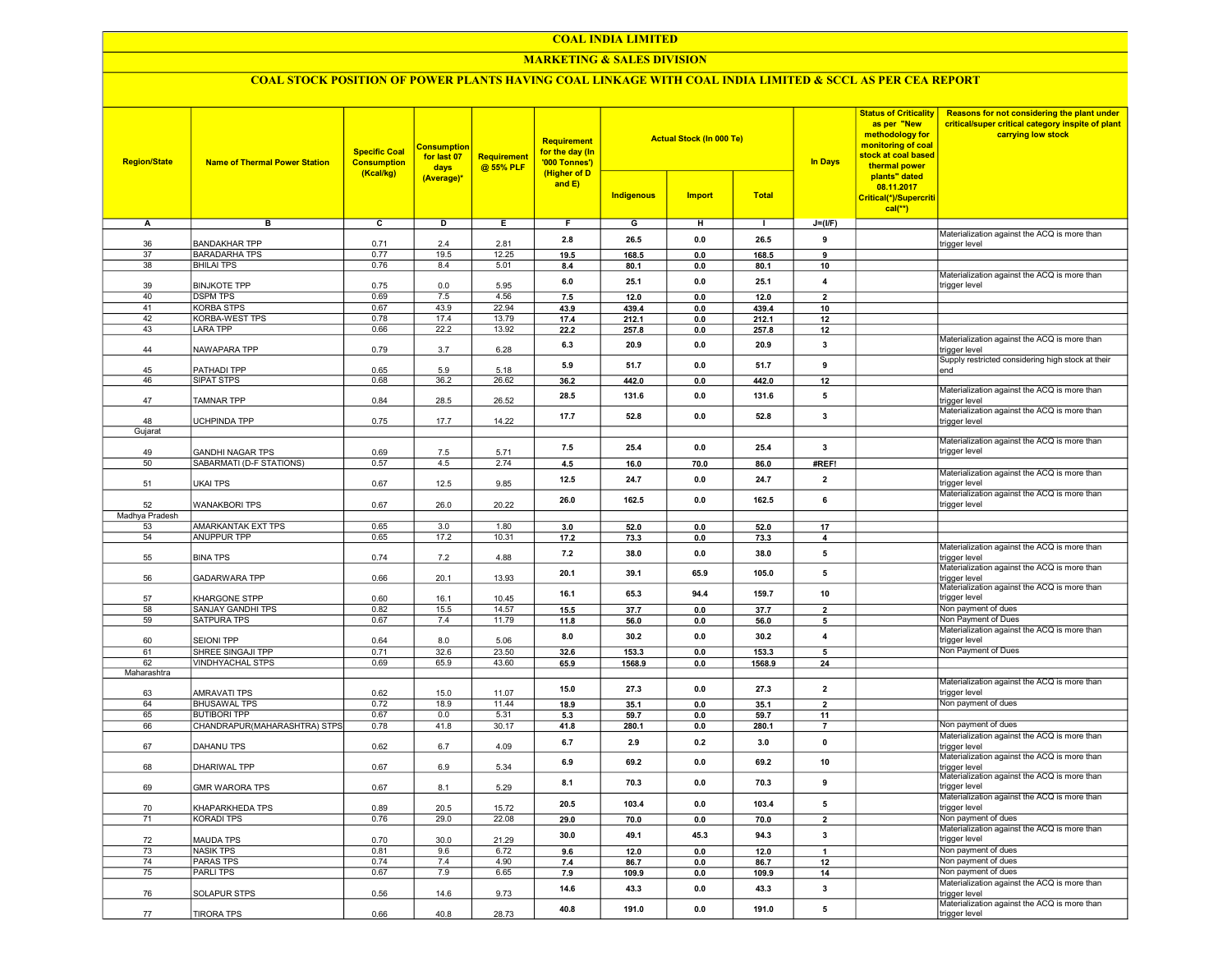#### COAL INDIA LIMITED

## MARKETING & SALES DIVISION

# COAL STOCK POSITION OF POWER PLANTS HAVING COAL LINKAGE WITH COAL INDIA LIMITED & SCCL AS PER CEA REPORT

| <b>Region/State</b>                 | <b>Name of Thermal Power Station</b>     | <b>Specific Coal</b><br><b>Consumption</b><br>(Kcal/kg) | <b>Consumption</b><br>for last 07<br>days | <b>Requirement</b><br>@ 55% PLF | Requirement<br>for the day (In<br>'000 Tonnes')<br>(Higher of D |                   | <b>Actual Stock (In 000 Te)</b> |              | In Days                 | <b>Status of Criticality</b><br>as per "New<br>methodology for<br>monitoring of coal<br>stock at coal based<br>thermal power<br>plants" dated | Reasons for not considering the plant under<br>critical/super critical category inspite of plant<br>carrying low stock |
|-------------------------------------|------------------------------------------|---------------------------------------------------------|-------------------------------------------|---------------------------------|-----------------------------------------------------------------|-------------------|---------------------------------|--------------|-------------------------|-----------------------------------------------------------------------------------------------------------------------------------------------|------------------------------------------------------------------------------------------------------------------------|
|                                     |                                          |                                                         | (Average)*                                |                                 | and $E$ )                                                       | <b>Indigenous</b> | <b>Import</b>                   | <b>Total</b> |                         | 08.11.2017<br>Critical(*)/Supercriti<br>$cal(**)$                                                                                             |                                                                                                                        |
| Α                                   | B                                        | $\overline{\mathsf{c}}$                                 | D                                         | Е                               | F                                                               | G                 | H                               | $\mathbf{I}$ | $J=(UF)$                |                                                                                                                                               |                                                                                                                        |
| 78                                  | WARDHA WARORA TPP                        | 0.66                                                    | 4.7                                       | 4.71                            | 4.7                                                             | 148.4             | 0.0                             | 148.4        | 32                      | $\overline{0}$                                                                                                                                |                                                                                                                        |
| Total of Western Region<br>Southern |                                          |                                                         |                                           |                                 |                                                                 |                   |                                 |              |                         |                                                                                                                                               |                                                                                                                        |
| Andhra Pradesh                      |                                          |                                                         |                                           |                                 |                                                                 |                   |                                 |              |                         |                                                                                                                                               |                                                                                                                        |
| 79                                  | DAMODARAM SANJEEVAIAH TPS                | 0.66                                                    | 13.2                                      | 13.85                           | 13.8                                                            | 31.0              | 0.0                             | 31.0         | $\overline{2}$          |                                                                                                                                               | Materialization against the ACQ is more than<br>trigger level                                                          |
| 80                                  | Dr. N.TATA RAO TPS                       | 0.77                                                    | 26.8                                      | 17.90                           | 26.8                                                            | 105.9             | 0.0                             | 105.9        | $\overline{\mathbf{4}}$ |                                                                                                                                               | Materialization against the ACQ is more than<br>trigger level                                                          |
| 81                                  | PAINAMPURAM TPP                          | 0.59                                                    | 16.3                                      | 10.21                           | 16.3                                                            | 87.6              | 52.4                            | 140.0        | 9                       |                                                                                                                                               | Materialization against the ACQ is more than<br>trigger level                                                          |
| 82                                  | RAYALASEEMA TPS                          | 0.76                                                    | 22.2                                      | 16.60                           | 22.2                                                            | 29.1              | 0.0                             | 29.1         | $\mathbf{1}$            |                                                                                                                                               | Materialization against the ACQ is more than<br>trigger level                                                          |
| 83                                  | <b>SIMHADRI</b>                          | 0.78                                                    | 30.6                                      | 20.54                           | 30.6                                                            | 263.5             | 58.3                            | 321.8        | 11                      |                                                                                                                                               | Materialization against the ACQ is more than<br>trigger level                                                          |
| 84                                  | SGPL TPP                                 | 0.53                                                    | 16.6                                      | 9.26                            | 16.6                                                            | 1.4               | 83.3                            | 84.7         | 5                       |                                                                                                                                               | Materialization against the ACQ is more than<br>trigger level                                                          |
| 85                                  | <b>VIZAG TPP</b>                         | 0.67                                                    | 10.5                                      | 9.20                            | 10.5                                                            | 68.3              | 0.0                             | 68.3         | 6                       |                                                                                                                                               | Less Supply of rakes from Railways                                                                                     |
| Karnataka                           |                                          |                                                         |                                           |                                 |                                                                 |                   |                                 |              |                         |                                                                                                                                               |                                                                                                                        |
| 86                                  | <b>BELLARY TPS</b>                       | 0.63                                                    | 18.6                                      | 14.23                           | 18.6                                                            | 73.6              | 0.0                             | 73.6         | 4                       |                                                                                                                                               | Materialization against the ACQ is more than<br>trigger level<br>Materialization against the ACQ is more than          |
| 87                                  | KUDGI STPP                               | 0.63                                                    | 23.1                                      | 19.90                           | 23.1                                                            | 73.9              | 6.0                             | 79.8         | 3                       |                                                                                                                                               | trigger level<br>Materialization against the ACQ is more than                                                          |
| 88                                  | RAICHUR TPS                              | 0.66                                                    | 21.9                                      | 14.98                           | 21.9                                                            | 56.9              | 0.0                             | 56.9         | $\overline{\mathbf{3}}$ |                                                                                                                                               | trigger level<br>Materialization against the ACQ is more than                                                          |
| 89<br><b>Tamil Nadu</b>             | YERMARUS TPP                             | 0.62                                                    | 13.2                                      | 13.09                           | 13.2                                                            | 117.1             | 0.0                             | 117.1        | 9                       |                                                                                                                                               | trigger level                                                                                                          |
| 90                                  | <b>METTUR TPS</b>                        | 0.81                                                    | 7.1                                       | 8.98                            | 9.0                                                             | 127.9             | 0.0                             | 127.9        | 14                      |                                                                                                                                               | Materialization against the ACQ is more than<br>trigger level<br>Materialization against the ACQ is more than          |
| 91                                  | METTUR TPS - II                          | 0.78                                                    | 7.8                                       | 6.16                            | 7.8                                                             | 58.1              | 0.0                             | 58.1         | $\overline{7}$          |                                                                                                                                               | trigger level<br>Materialization against the ACQ is more than                                                          |
| 92                                  | NORTH CHENNAI TPS                        | 0.82                                                    | 21.9                                      | 19.78                           | 21.9                                                            | 101.9             | 0.0                             | 101.9        | 5                       |                                                                                                                                               | trigger level<br>Materialization against the ACQ is more than                                                          |
| 93                                  | <b>TUTICORIN TPS</b>                     | 0.96                                                    | 5.4                                       | 13.31                           | 13.3                                                            | 135.6             | 0.0                             | 135.6        | 10                      |                                                                                                                                               | trigger level<br>Materialization against the ACQ is more than                                                          |
| 94<br>Telangana                     | <b>VALLUR TPP</b>                        | 0.72                                                    | 20.4                                      | 14.26                           | 20.4                                                            | 132.4             | 0.0                             | 132.4        | 6                       |                                                                                                                                               | trigger level                                                                                                          |
| 95                                  | <b>BHADRADRI TPP</b>                     | 0.69                                                    | 10.4                                      | 9.83                            | 10.4                                                            | 100.9             | 0.0                             | 100.9        | 10                      |                                                                                                                                               |                                                                                                                        |
| 96                                  | KAKATIYA TPS                             | 0.57                                                    | 13.9                                      | 8.33                            | 13.9                                                            | 145.8             | 0.0                             | 145.8        | 10                      |                                                                                                                                               |                                                                                                                        |
| 97                                  | <b>KOTHAGUDEM TPS (NEW)</b>              | 0.64                                                    | 11.9                                      | 8.46                            | 11.9                                                            | 74.9              | 0.0                             | 74.9         | 6                       |                                                                                                                                               |                                                                                                                        |
| 98                                  | KOTHAGUDEM TPS (STAGE-7)                 | 0.50                                                    | 9.5                                       | 5.23                            | 9.5                                                             | 29.6              | 0.0                             | 29.6         | $\overline{\mathbf{3}}$ |                                                                                                                                               |                                                                                                                        |
| 99                                  | <b>RAMAGUNDEM STPS</b>                   | 0.62                                                    | 30.7                                      | 21.33                           | 30.7                                                            | 148.2             | 0.0                             | 148.2        | 5                       |                                                                                                                                               |                                                                                                                        |
| 100                                 | RAMAGUNDEM-B TPS<br><b>SINGARENI TPP</b> | 0.77                                                    | 0.8                                       | 0.64                            | 0.8                                                             | 11.2              | 0.0                             | 11.2         | 13                      |                                                                                                                                               |                                                                                                                        |
| 101<br>Total of Southern Region     |                                          | 0.58                                                    | 8.6                                       | 9.12                            | 9.1                                                             | 105.0             | 0.0                             | 105.0        | 12                      | $\overline{0}$                                                                                                                                |                                                                                                                        |
| Eastern                             |                                          |                                                         |                                           |                                 |                                                                 |                   |                                 |              |                         |                                                                                                                                               |                                                                                                                        |
| Bihar                               |                                          |                                                         |                                           |                                 |                                                                 |                   |                                 |              |                         |                                                                                                                                               |                                                                                                                        |
| 102                                 | <b>BARAUNI TPS</b>                       | 0.63                                                    | 6.6                                       | 5.90                            | 6.6                                                             | 58.6              | 0.0                             | 58.6         | 9                       |                                                                                                                                               |                                                                                                                        |
| 103                                 | <b>BARH I</b>                            | 0.67                                                    | 8.6                                       | 5.84                            | 8.6                                                             | 59.8              | 0.0                             | 59.8         | $\overline{7}$          |                                                                                                                                               |                                                                                                                        |
| 104                                 | <b>BARH II</b>                           | 0.67                                                    | 17.2                                      | 11.67                           | 17.2                                                            | 119.6             | 0.0                             | 119.6        | $\overline{7}$          |                                                                                                                                               |                                                                                                                        |
| 105                                 | KAHALGAON TPS                            | 0.80                                                    | 30.7                                      | 24.62                           | 30.7                                                            | 188.9             | 15.4                            | 204.3        | $\overline{7}$          |                                                                                                                                               | Materialization against the ACQ is more than<br>trigger level                                                          |
| 106                                 | MUZAFFARPUR TPS                          | 0.77                                                    | 5.6                                       | 3.95                            | 5.6                                                             | 55.3              | 0.0                             | 55.3         | 10                      |                                                                                                                                               | Materialization against the ACQ is more than<br>trigger level                                                          |
| 107                                 | <b>NABINAGAR STPP</b>                    | 0.58                                                    | 20.6                                      | 15.21                           | 20.6                                                            | 138.9             | 0.0                             | 138.9        | $\overline{7}$          |                                                                                                                                               | Materialization against the ACQ is more than                                                                           |
| 108<br>Jharkhand                    | NABINAGAR TPP                            | 0.69                                                    | 12.7                                      | 9.06                            | 12.7                                                            | 53.7              | 0.0                             | 53.7         | 4                       |                                                                                                                                               | trigger level                                                                                                          |
| 109                                 | BOKARO TPS 'A' EXP                       | 0.57                                                    | 2.9                                       | 3.78                            | 3.8                                                             | 119.9             | 0 <sub>0</sub>                  | 119.9        | 32                      |                                                                                                                                               |                                                                                                                        |
| 110                                 | CHANDRAPURA(DVC) TPS                     | 0.61                                                    | 3.6                                       | 4.06                            | 4.1                                                             | 146.9             | 18.4                            | 165.3        | 41                      |                                                                                                                                               |                                                                                                                        |
| 111                                 | <b>JOJOBERA TPS</b>                      | 0.69                                                    | 3.8                                       | 2.18                            | 3.8                                                             | 35.5              | 0.0                             | 35.5         | 9                       |                                                                                                                                               |                                                                                                                        |
| 112                                 | <b>KODARMA TPP</b>                       | 0.62                                                    | 14.6                                      | 8.23                            | 14.6                                                            | 81.9              | 0.0                             | 81.9         | 6                       |                                                                                                                                               |                                                                                                                        |
| 113                                 | MAHADEV PRASAD STPP                      | 0.70                                                    | 8.4                                       | 5.01                            | 8.4                                                             | 33.8              | 0.0                             | 33.8         | 4                       |                                                                                                                                               | Materialization against the ACQ is more than<br>trigger level                                                          |
| 114                                 | MAITHON RB TPP                           | 0.64                                                    | 13.2                                      | 8.89                            | 13.2                                                            | 218.5             | 0.0                             | 218.5        | 17                      |                                                                                                                                               |                                                                                                                        |